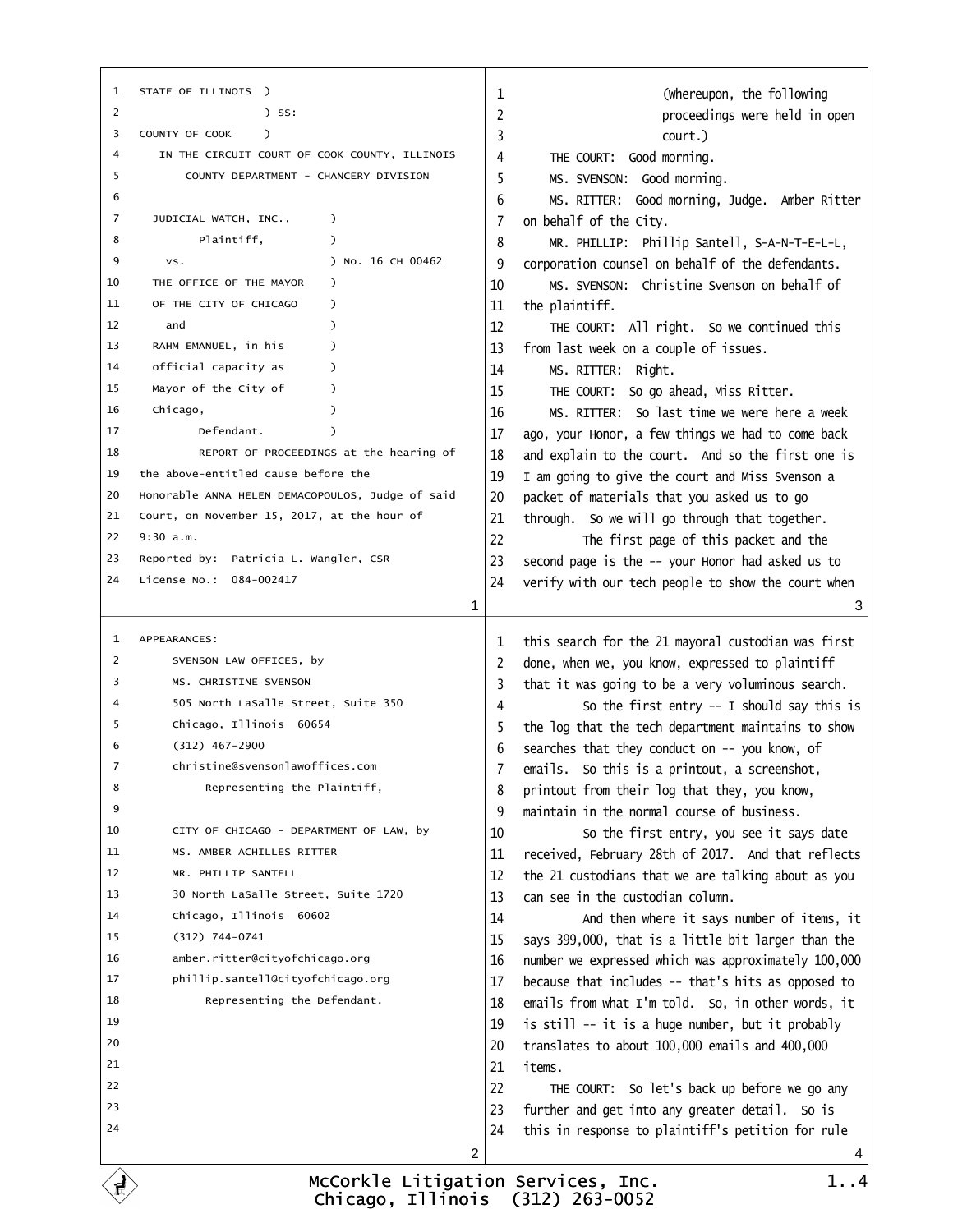<span id="page-1-0"></span>

| 1 to show cause as it relates to when you actually        | 1 Van Dyke and then Vandyke spelled without a space.       |
|-----------------------------------------------------------|------------------------------------------------------------|
| 2 began making the request of the IT department of        | $\overline{c}$<br>So that is what the IT folks gave to me. |
| 3 the new search terms?                                   | 3 And as you can see, it says results file produced.       |
| MS. RITTER: Correct.<br>4                                 | 4 They gave me the emails on March 3rd.                    |
| THE COURT: But weren't the new search terms --<br>5       | THE COURT: Okay. So, Miss Svenson, have you<br>5           |
| 6 when were the new search terms agreed upon?             | 6 seen this printout?                                      |
| MS. RITTER: Well, I don't know that they have<br>7        | MS. SVENSON: I have not until this morning.<br>7           |
| 8 ever been agreed upon, but it was then, in              | THE COURT: So would you like an opportunity to<br>8        |
| 9 February -- let's pull up those emails again that       | look at that and have Miss Ritter go over it with<br>9     |
| 10 we discussed last week. And I think counsel is         | 10 you to explain what is contained in there before we     |
| 11 pulling them up.                                       | 11 go forward here?                                        |
| It was as I recall from our conversation<br>12            | MS. SVENSON: That would be helpful.<br>12                  |
| 13 here last week that exact time. It was February of     | 13<br>THE COURT: I think that would be helpful.            |
| 14 2017. So this was in result of that request to run     | MS. RITTER: Sure.<br>14                                    |
| 15 this search.                                           | THE COURT: So I'm just going to take a short<br>15         |
| I am afraid I may not have those emails<br>16             | 16 recess with you folks. I am going to ask the            |
| 17 with me today, but I think counsel -- it looks like    | 17 court reporter to stay. I am going to handle some       |
| 18 counsel does where we -- and, of course, the search    | 18 other cases and then call you folks back up.            |
| 19 terms that we are talking about here are the ones      | MS. SVENSON: Sure.<br>19                                   |
| 20 that are -- that we have discussed last week, the      | And, your Honor, I have a motion to<br>20                  |
| 21 nine search terms that are release with an             | adjudicate a lien in Judge Ehrlich's courtroom.<br>21      |
| 22 exclamation point and different words.                 | 22 Would you like me to step down there now or --          |
| And as I recall -- I mean certainly as I<br>23            | 23<br>THE COURT: Whatever you want.                        |
| 24 recall from our conversation last week it was          | 24<br>MS. SVENSON: - see if I can go early.                |
|                                                           | 7                                                          |
| 5                                                         |                                                            |
|                                                           |                                                            |
| 1 February that those emails were exchanged asking us     | THE COURT: Whatever you want.<br>1                         |
| 2 to run that search. So this is the result of that.      | 2<br>MS. SVENSON: It is uncontested so -- as it            |
| THE COURT: All right. If you can just give me<br>3        | 3 turns out.                                               |
| 4 one minute.                                             | THE COURT: I don't have anything, right?<br>4              |
| MS. RITTER: Sure.<br>5                                    | 5<br>Go down there now.                                    |
| THE COURT: All right. Go ahead.<br>6                      | MS. SVENSON: I will try and do that and get<br>6           |
| MS. RITTER: So, your Honor, as I was saying,<br>7         | 7 that done.                                               |
| 8 the -- and I am afraid I don't have a copy of those     | THE COURT: Sure.<br>8                                      |
| 9 emails that we discussed a week ago, but I see that     | 9<br>(Recess taken.)                                       |
| 10 counsel does. So she can clarify --                    | (Whereupon, Mr. Santell left<br>10                         |
| MS. SVENSON: You can look at them.<br>11                  | 11<br>the proceeding.)                                     |
| THE COURT: I am looking at them as well. It<br>12         | 12<br>(Whereupon, the following                            |
| looks like it is March 21st of 2017.<br>13                | 13<br>proceedings were held in open                        |
| MS. RITTER: Is the day that we -- that is the<br>14       | 14<br>court.)                                              |
| 15 day that we produced the -- the second -- that is      | THE COURT: So if you want to identify<br>15                |
| 16 the day that we searched for the second -- so you      | 16 yourselves for the record.                              |
| can see the second line on this log shows that on<br>17   | MS. SVENSON: Sure. Christine Svenson on<br>17              |
| 18 March 3rd those particular -- I should back up.        | 18 behalf of plaintiff.                                    |
| I have -- I personally have in my own<br>19               | MS. RITTER: Amber Ritter for defendant.<br>19              |
| software the emails of all of the custodians over<br>20   | 20<br>THE COURT: All right. So, Miss Svenson, did          |
| 21 these five individuals. So I asked -- because they     | 21 you have an opportunity to meet with Miss Ritter to     |
| 22 were not searched earlier, I asked the IT folks to     | 22 go over the document that she has now provided to       |
| 23 then search these five custodians for those            | 23 the Court?                                              |
| 24 extra search terms. This would be the LM, Laquan,<br>6 | 24<br>MS. SVENSON: We did.<br>8                            |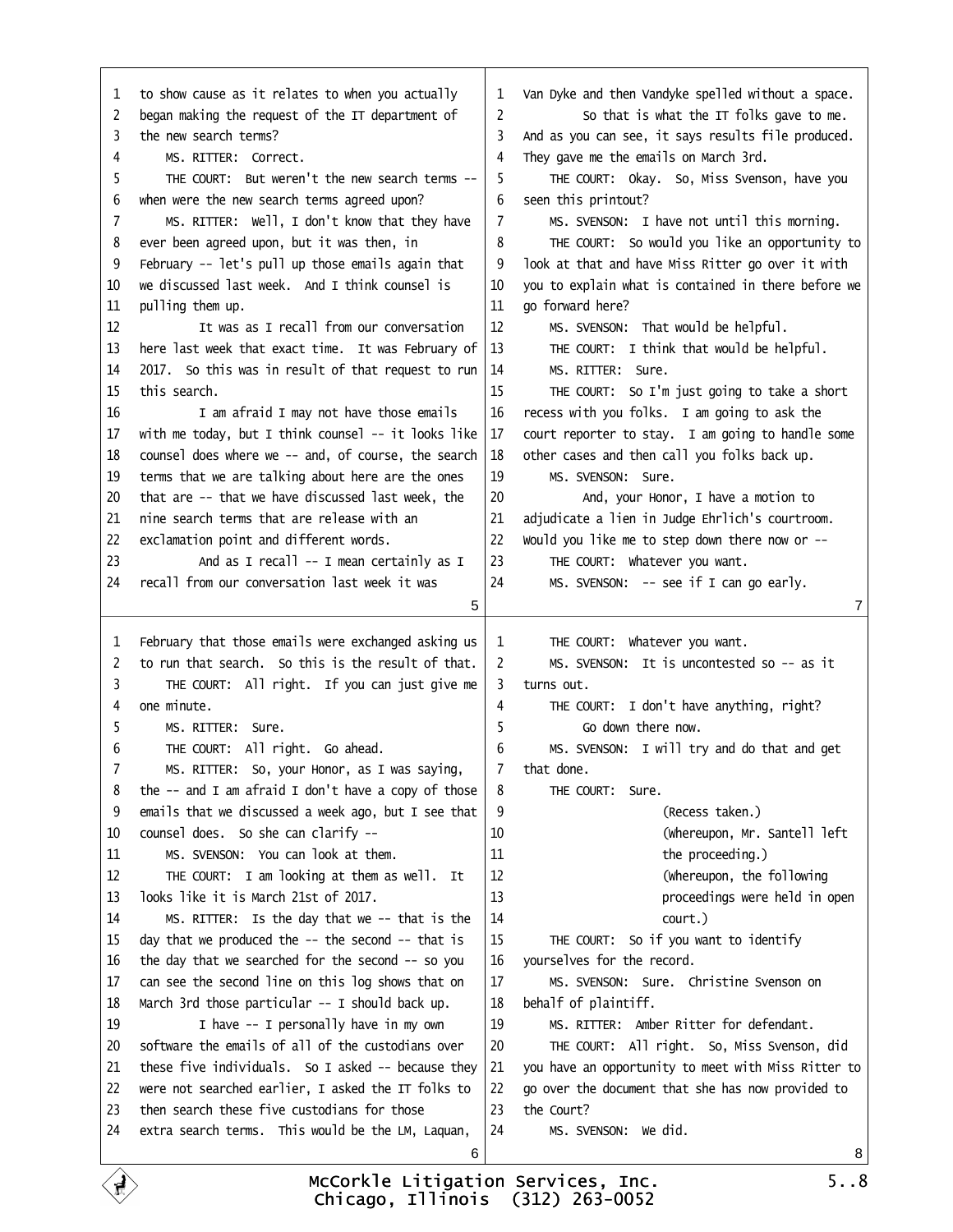| 1  | THE COURT: All right. And I have had a chance              |    | 1 order in September ordered the parties to sit down   |                 |
|----|------------------------------------------------------------|----|--------------------------------------------------------|-----------------|
|    | 2 to look at it as well. And I think I understand          |    | 2 and come up with and agree to search terms.          |                 |
|    | 3 it. So I just want to make sure that the record is       | 3  | It's really kind of unclear from the                   |                 |
|    | 4 clear about what we discussed on the last court          |    | 4 emails whether or not there was an agreement that    |                 |
|    | 5 date and what we are discussing today. So what is        |    | 5 these were the search terms that were going to be    |                 |
|    | 6 currently pending is Judicial Watch's second rule        |    | 6 run and then turned over or if the agreement was we  |                 |
|    | 7 to show cause as it relates to the court's order         |    | 7 will run these search terms to see how many hits it  |                 |
|    | 8 from September of 2016.                                  |    | 8 will produce to see if it's possible for us to run   |                 |
| 9  | What the court had asked the mayor's                       | 9  | these terms and then turn over those documents.        |                 |
|    | 10 office to do on the last court date, which was          | 10 | That might be my error. I should have                  |                 |
| 11 | November 8th for today's hearing, was to produce           | 11 | been a little more clear in my court order             |                 |
|    | 12 some documentation to show when it actually was         |    | 12 probably. Or we can say that it's the parties'      |                 |
|    | 13 that they asked the IT department to run the new        |    | 13 fault in not bringing it to my attention or maybe   |                 |
|    | 14 search terms that were at least discussed between       |    | 14 the plaintiff did bring it to my attention and I    |                 |
|    | 15 the parties in March of 2017.                           |    | 15 may not have been as diligent on it.                |                 |
| 16 | And I also asked the parties to confer                     | 16 | On the other hand, I don't see any emails              |                 |
|    | 17 with each other to see if they could still come to      |    | 17 from the mayor's office either. And I know,         |                 |
|    | 18 an agreement about terms that can be searched based     |    | 18 Miss Ritter, you have said to me that it was done   |                 |
|    | 19 on what was disclosed on the last court date about      |    | 19 in verbal communication with them.                  |                 |
|    | 20 how voluminous the search would reveal if we went       | 20 | And I can't go back and forth on this,                 |                 |
|    | 21 with the terms that were tentatively discussed -- I     |    | 21 right? I'm not going to have a full hearing on      |                 |
|    | 22 shouldn't say tentatively discussed, the terms that     |    | 22 he said/she said and the emails that it's going to  |                 |
|    | 23 were discussed in the March emails.                     |    | 23 produce this many. I want to get to the merits      |                 |
| 24 | So let's do the first thing first, as it                   |    | 24 here. All right?                                    |                 |
|    | 9                                                          |    |                                                        | 11              |
|    |                                                            |    |                                                        |                 |
|    |                                                            |    |                                                        |                 |
|    | 1 relates to when the mayor's office actually made         | 1  | It's going to produce an extraordinary                 |                 |
|    | 2 the request of their IT department to run the            |    | 2 amount of hits. And so now I want to get to that     |                 |
|    | 3 searches, which is I think what -- the                   |    | 3 second portion of today's hearing. If I am reading   |                 |
|    | 4 documentation that you have produced today,              | 4  | this correctly, the three last sheets here --          |                 |
|    | 5 Miss Ritter?                                             | 5  | MS. RITTER: Yes.                                       |                 |
| 6  | MS. RITTER: Correct.                                       | 6  | THE COURT: - is what the emails would                  |                 |
| 7  | THE COURT: All right. Go ahead.                            |    | 7 produce. And this is only on three of the            |                 |
| 8  | MS. RITTER: And I did speak with counsel in                | 8  | custodians-                                            |                 |
|    | 9 the hallway. And I won't speak for her, but she          | 9  | MS. RITTER: Correct.                                   |                 |
| 10 | did say she wanted to run it by her client also,           | 10 | THE COURT: -- that were selected for the nine          |                 |
| 11 | but I am happy to continue now.                            | 11 | search terms and combination, correct?                 |                 |
| 12 | MS. SVENSON: With respect to the search                    | 12 | MS. RITTER: That's correct. And if I may,              |                 |
|    | 13 results that we got.                                    | 13 | there is one wrinkle that I spoke with counsel         |                 |
| 14 | THE COURT: All right. So let's do one thing                | 14 | about, prior to stepping up, just now that I wanted    |                 |
|    | 15 at a time.                                              |    | 15 to make it clear for the record. So the IT person,  |                 |
| 16 | MS. SVENSON: Okay. Sure.                                   | 16 | Melissa Clark, who runs these searches, when we        |                 |
| 17 | THE COURT: I appreciate, Miss Ritter, that you             |    | 17 submitted her affidavit in support of our motion -- |                 |
|    | 18 have produced this. And I think it explains a lot       | 18 | or our response I should say to the petition for       |                 |
| 19 | of what was going on during March of 2017 and the          | 19 | rule to show cause in the affidavit and then also      |                 |
| 20 | second rule to show cause that was filed by the            | 20 | attached as Exhibits 1, 2, and 3, she printed out a    |                 |
| 21 | petitioner.                                                | 21 | screenshot that was dated, you know,                   |                 |
| 22 | But, again, my concern is that between                     | 22 | October 12th, 2017, that in the bottom -- that's --    |                 |
|    | 23 March and September of 2017 there was a breakdown       | 23 | as I said, it is attached as Exhibit 1, 2, and 3,      |                 |
|    | 24 of communication. I will put it at that. My court<br>10 |    | 24 one for each of those custodians. So this was to    | 12 <sup>°</sup> |

<span id="page-2-0"></span> $\Gamma$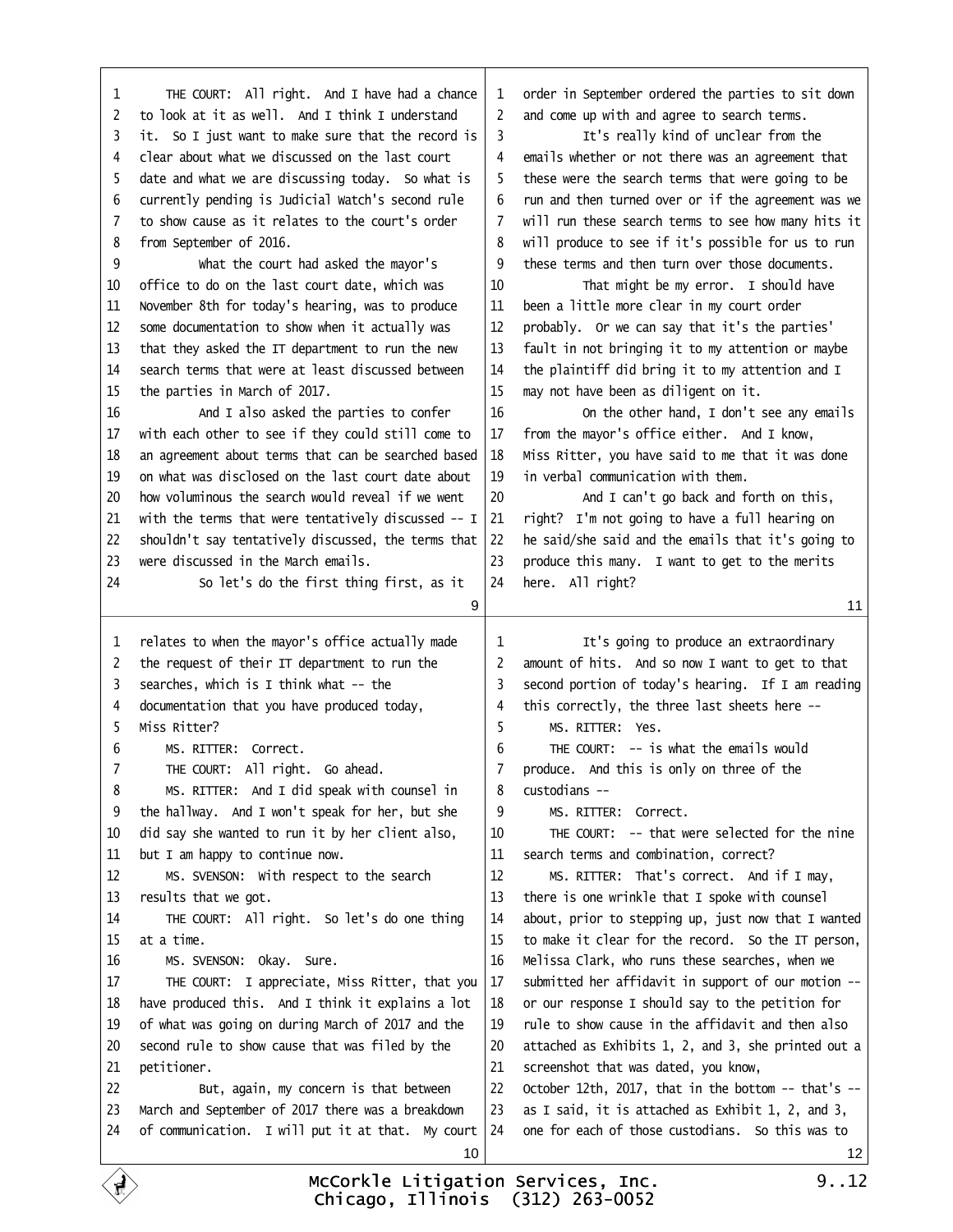<span id="page-3-0"></span>

|    | 1 substantiate that each of these custodians has       |    | 1 somewhat lower than what she said in her affidavit.  |    |
|----|--------------------------------------------------------|----|--------------------------------------------------------|----|
|    | 2 quite a bit of web traffic or email traffic that     |    | 2 They are still very high I would submit. And I       |    |
|    | 3 was going to be withheld from these terms.           |    | 3 will explain that.                                   |    |
| 4  | She realized this week when I had her run              | 4  | But, for example, the first of the three               |    |
|    | 5 it -- run the same search to provide a hit count     | 5  | custodians, Lisa Schrader, who was not even            |    |
|    | 6 per search term as this court ordered, which is      | 6  | employed with the City during I think some of the      |    |
|    | 7 what these other attachments reflect, that in her    |    | 7 period in question, so her numbers are a little      |    |
|    | 8 original search, she was quite distressed to         | 8  | lower than the others.                                 |    |
|    | 9 realize this, she made a typo.                       | 9  | But the total hit count for her reflects,              |    |
| 10 | So on the bottom of each of these sheets               |    | 10 with that corrected search term, 2,136 hits whereas |    |
|    | 11 such as Exhibit 1, which reflects Adam Collins'     |    | 11 in her -- this printout for her affidavit she had   |    |
|    | 12 emails, it say query. And I can hand this up to     |    | 12 said it was 19,557 hits. So it's significantly      |    |
|    | 13 the Court if you don't have this in front of you.   |    | 13 less.                                               |    |
| 14 | Just to make it clear, this is the                     | 14 | Having said that though -- and we can see              |    |
|    | 15 attachment of Melissa Clark's affidavit that we     |    | 15 here, and I have provided counsel, of course, you   |    |
|    | 16 previously filed in response to the petitioner for  |    | 16 know, as the Court ordered, the hit counts per      |    |
|    | 17 rule to show cause. So as the court can see, and I  |    | 17 search terms. So counsel can look at that and see   |    |
|    | 18 will describe it for the record, where it says      |    | 18 if there is anything in that that would be useful   |    |
|    | 19 query, that she typed out the search terms that she |    | 19 for further narrowing it.                           |    |
|    | 20 was asked to search.                                | 20 | So although these numbers are                          |    |
| 21 | The first one, the court can see, it says              |    | 21 significantly lower because of that typo, that the  |    |
|    | 22 releas, R-E-L-E-A-S. And then the wild card figure  |    | 22 first search she did for this, they are still quite |    |
|    | 23 which we discussed means --                         |    | 23 high. Miss Schrader had about 2,000 emails.         |    |
| 24 | THE COURT: The asterisk.                               |    | 24 Miss Rowntree had about 3,700 emails. And           |    |
|    | 13                                                     |    |                                                        | 15 |
|    |                                                        |    |                                                        |    |
|    |                                                        |    |                                                        |    |
| 1  | MS. RITTER: The asterisk which means it                | 1  | Mr. Collins had almost 7,000 emails.                   |    |
|    | 2 includes release seen or released, releases, or      | 2  | So, again, if you take an average say                  |    |
|    | 3 release. But the first search term should have       |    | 3 2 or 3,000 emails per custodian as a conservative    |    |
|    | 4 read release with that wild card character and       |    | 4 estimate, times 21 custodians, it's still over       |    |
|    | 5 recording.                                           | 5  | 60,000 emails if you extrapolate it out to the         |    |
| 6  | And then the second one, as the Court can              |    | 6 custodians, to all 21 custodians.                    |    |
|    | 7 see, is correct. It says release with the wild       | 7  | So our position would be that it is                    |    |
|    | 8 card character and video. So -- and then so on.      |    | 8 still - you know, these terms are still too broad    |    |
| 9  | But for the first one she failed to type               | 9  | and too -- elicit too many hits to do all of the       |    |
|    | 10 and recording along with that. So what happened is  | 10 | search. In other words, FOIA requires to us do a       |    |
| 11 | that initial search that she did was actually          | 11 | reasonable search. And this number of hits would       |    |
|    | 12 overbroad, broader than even plaintiff had asked    | 12 | be outside of the context of what would be             |    |
|    | 13 for because she didn't use the qualifier of -- and  |    | 13 reasonable.                                         |    |
|    | 14 recording for that first term.                      | 14 | I just want to make it clear to the court              |    |
| 15 | She just had release which is going to                 | 15 | that it is a little bit different than what we had     |    |
|    | 16 capture everything that says release whether or not | 16 | originally expressed.                                  |    |
|    | 17 it also says recording.                             | 17 | THE COURT: So their request for the individual         |    |
| 18 | So realizing her error this week when --               |    | 18 hits per term actually was fruitful?                |    |
| 19 | or late last week when she was running this new        | 19 | MS. SVENSON: Probably. I think so.                     |    |
| 20 | request for the same search terms but hit count per    | 20 | MS. RITTER: And I would agree that it is               |    |
| 21 | term, as I mentioned, she is extraordinarily sorry     | 21 | fruitful. You can actually see that some of these      |    |
|    | 22 about it, but what we have provided to the Court    |    | 22 terms have significantly less hits than others.     |    |
|    | 23 now is the actual hit term per count.               |    | 23 And so if those are terms that plaintiff is         |    |
| 24 | And you can see that -- so the numbers are             |    | 24 interested in, those might be places to start.      |    |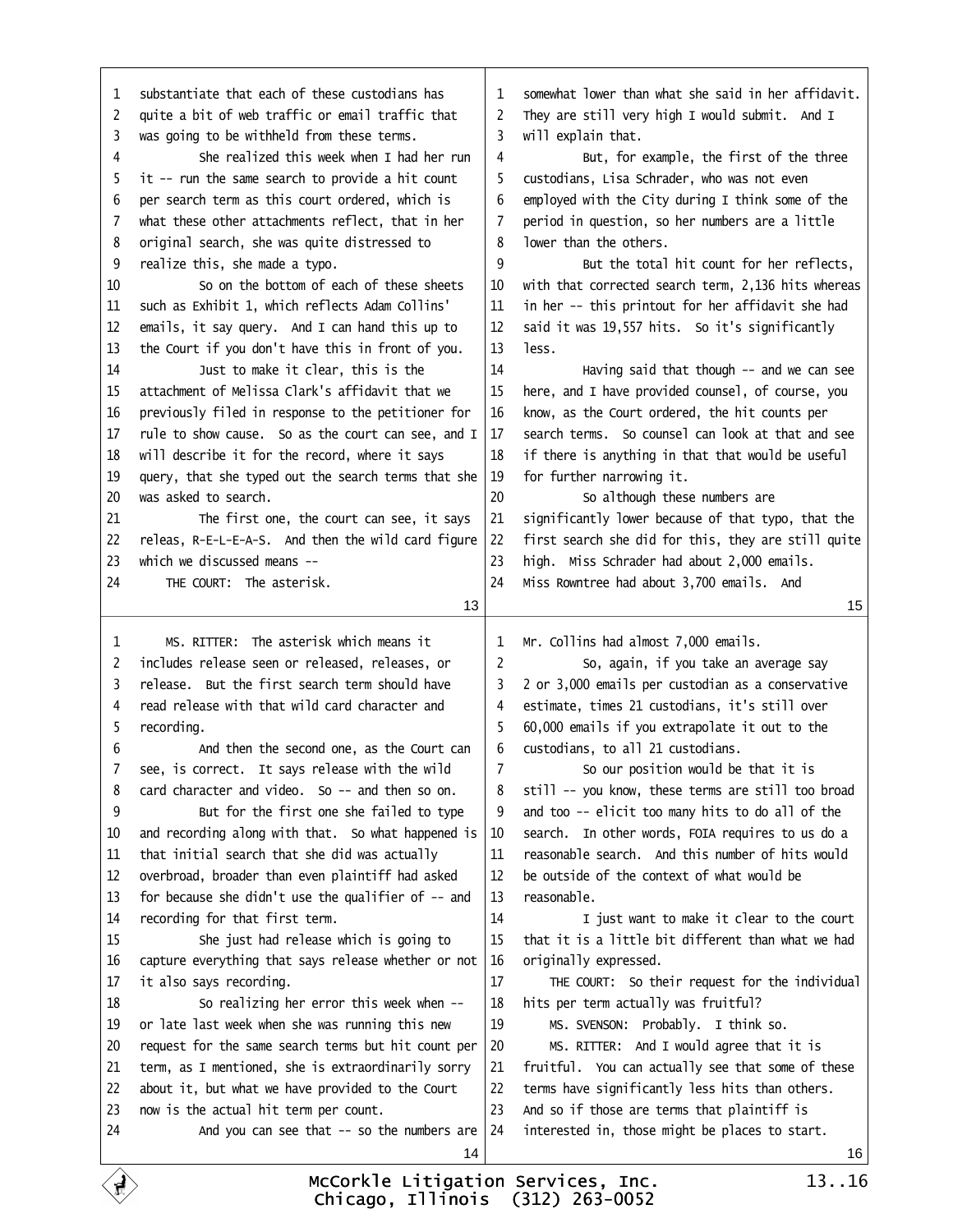<span id="page-4-0"></span>

| THE COURT: So let me ask you some questions,                           | THE COURT: The 2,000 that are left, if they do            |
|------------------------------------------------------------------------|-----------------------------------------------------------|
| 1                                                                      | 1                                                         |
| 2 Miss Ritter, so that I understand the manpower<br>3 that's involved. | 2 not relate to Laquan McDonald, they would be            |
|                                                                        | 3 nonresponsive to the FOIA request.                      |
| MS. RITTER: Yes.<br>4                                                  | MS. RITTER: That's right.<br>4                            |
| THE COURT: So let's go with Miss -- is it Adam<br>5                    | THE COURT: Would you agree with that,<br>5                |
| 6 Collins?                                                             | Miss Svenson?<br>6                                        |
| MS. RITTER: Yes.<br>7                                                  | MS. SVENSON: Yes.<br>7                                    |
| THE COURT: Which seems to have almost 7,000<br>8                       | THE COURT: Okay. There would be no need to go<br>8        |
| 9 hits. Let's assume that the request would only be                    | through for redaction or exception?<br>9                  |
| 10 to Mr. Collins' emails, so 7,000 emails. Would the                  | MS. RITTER: Correct. We would just have to<br>10          |
| City then, the mayor's office then have to go<br>11                    | review each one on a much briefer scale to review<br>11   |
| 12 through each individual email and do what they                      | 12 it for context to see if it deemed - or pertains       |
| 13 would do if they were going to do redactions for                    | 13 to this incident.                                      |
| 14 exemptions then?                                                    | 14<br>MS. SVENSON: Actually I should clarify, I           |
| MS. RITTER: Yes, with one caveat making it a<br>15                     | believe that our FOIA request, I am going to have<br>15   |
| 16 little bit less onerous than what your Honor just                   | 16 to double-check this, requested information with       |
| 17 described because we have expressed, you know, last                 | respect to the Laquan McDonald dash cam recording.<br>17  |
| 18 week when we were here, we have already produced                    | THE COURT: Shooting on October 20.<br>18                  |
| 19 all of Mr. Collins' emails with the terms Laquan,                   | MS. SVENSON: Right.<br>19                                 |
| 20 Van Dyke with a space and without a space and LM.                   | 20<br>THE COURT: The specific --                          |
| 21 So-                                                                 | 21<br>MS. SVENSON: Right.                                 |
| THE COURT: To this --<br>22                                            | THE COURT: - day.<br>22                                   |
| 23<br>MS. RITTER: Correct.                                             | MS. SVENSON: Right.<br>23                                 |
| THE COURT: - requester.<br>24                                          | MS. RITTER: To further discuss that, as the<br>24         |
| 17                                                                     | 19                                                        |
|                                                                        |                                                           |
|                                                                        |                                                           |
| MS. RITTER: That's correct. Yes.<br>1                                  | 1 other part of your Honor's order from last week,        |
| THE COURT: Okay.<br>2                                                  | 2 which we have worked through with counsel, is to        |
| MS. RITTER: So to the extent that any of<br>3                          | 3 come up with other search terms that we had             |
| 4 these -- I'm sure quite a few I would just assume                    | 4 suggested last week that we thought might be more       |
| 5 that several of these 7,000 emails also say Laquan.                  | 5 fruitful to getting other emails that may be about      |
| 6 For example, hypothetically if there was the                         | 6 this incident but don't have the words Laquan,          |
| 7 statement let's talk about the release of the                        | 7 Van Dyke, the other spelling of Vandyke and LM.         |
| 8 Laquan video or Laquan McDonald video, they --                       | 8<br>So to that end we have agreed, and I have            |
| THE COURT: They already have it.<br>9                                  | already got the IT folks searching, although we<br>9      |
| MS. RITTER: Already have that. So these 7,000<br>10                    | don't have the results yet because they were tied<br>10   |
| emails, what I would do to get these ready if we<br>11                 | up on this, the additional terms of Laquan spelled<br>11  |
| are ordered to produce them just hypothetically is<br>12               | incorrectly with an E, L-E, Q-U-A-N because that<br>12    |
| take these 7,000 from the IT department. I have<br>13.                 | 13 might be a typo that people make. And I think          |
| software that I can pull out the ones that have<br>14                  | actually some of the court filings had his name<br>14     |
| 15 those terms that we already produced, Laquan,                       | 15 spelled that way.                                      |
| Van Dyke, with both spellings, and LM. So the<br>16                    | 16<br>McDonald, his last name, which is -- which          |
| number of hits that we haven't already produced of<br>17.              | my experience has showed is going to elicit a lot<br>17   |
| that 7,000 might be significantly lower, maybe<br>18                   | 18 of unrelated items about McDonald's restaurant or      |
| half, maybe, you know, two-thirds. I don't know.<br>19                 | other things, but we will go through those and<br>19      |
| I don't know because we haven't done that yet.<br>20                   | 20 check.                                                 |
| 21<br>THE COURT: But then you have to have a                           | 21<br>Pulaski, because that's the name of the             |
| 22 manpower then to go in and look -- so let's say                     | street that he was shot on, in case people refer to<br>22 |
| 23 from the 7,000 you have already produced 5,000.                     | it especially in the -- just days after the<br>23         |
| 24<br>MS. RITTER: Right.                                               | 24 incident as that shooting on Pulaski. I haven't        |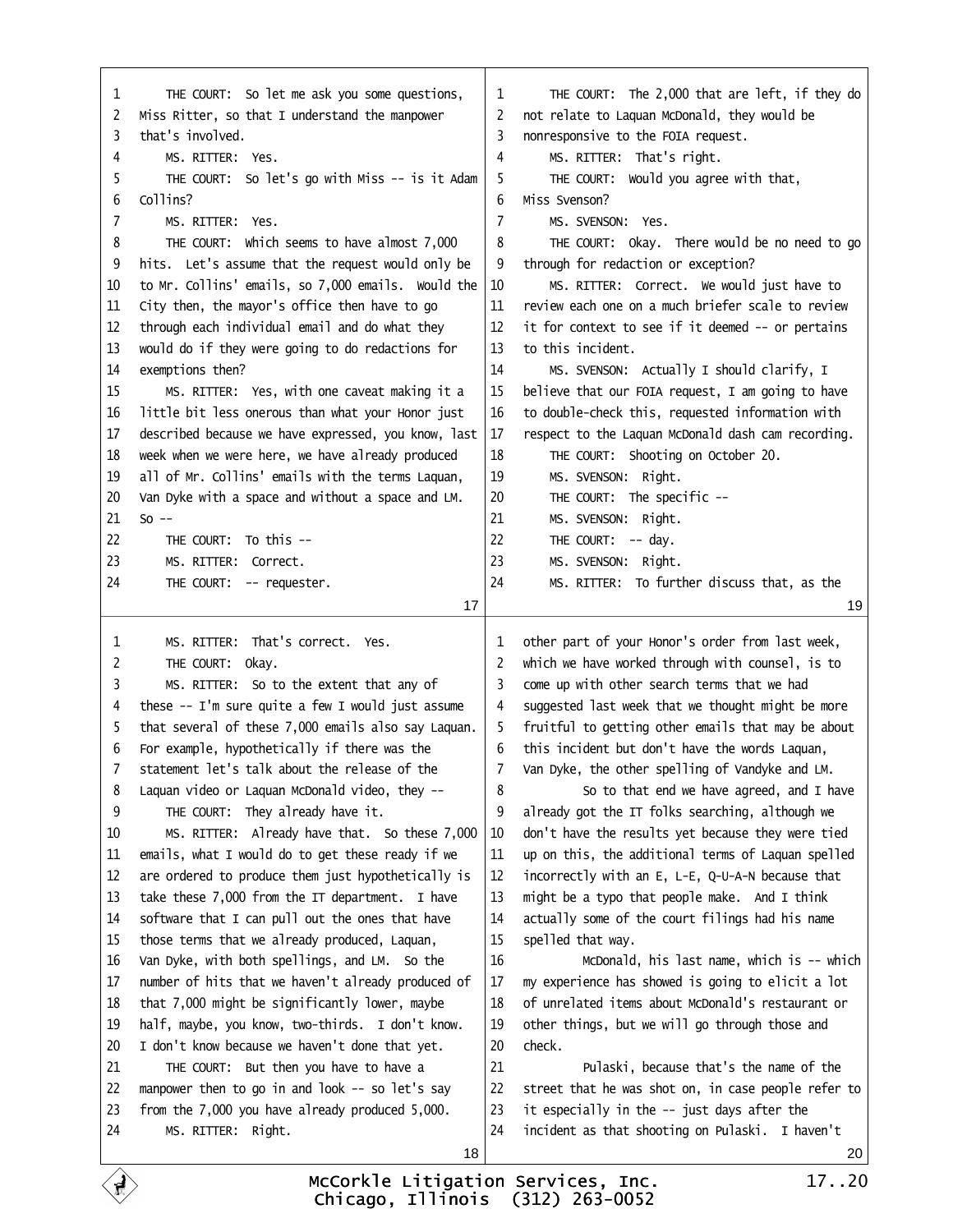<span id="page-5-0"></span>

| 1 seen that, but it is possible.                        | 1 search terms, there really is no court order that      |    |
|---------------------------------------------------------|----------------------------------------------------------|----|
| And then the last term is Burger King<br>2              | 2 says anything different. And so for me to hold         |    |
| 3 because -- which is also going to elicit a lot of     | them in contempt of a court order, I don't think<br>3.   |    |
| 4 unrelated hits. But because the video from the        | that there is a court order that says produce those<br>4 |    |
| 5 Burger King restaurant, the surveillance video was    | now that you have agreed to the terms. Does that<br>5    |    |
| 6 at issue at the time. So we suggest those search      | make sense?<br>6                                         |    |
| 7 terms and plaintiff has agreed that those make        | MS. SVENSON: It does make sense.<br>7                    |    |
| 8 sense.                                                | THE COURT: And, as I said, you can tell your<br>8        |    |
| THE COURT: You have agreed to those?<br>9               | 9 client that I am taking the responsibility on this     |    |
| MS. SVENSON: We did.<br>10                              | 10 and that my court order probably should have been     |    |
| THE COURT: Do you think that those terms would<br>11    | 11 more clear, that I probably should have said once     |    |
| 12 be more fruitful than the nine terms that you all    | 12 you agree on the search term, then the City should    |    |
| 13 have agreed to?                                      | 13 produce.                                              |    |
| MS. SVENSON: Well, in speaking with my client,<br>14    | 14<br>Now, I think it was a little on the City           |    |
| 15 I mean we do note that some of these don't generate  | 15 as well that it's very clear to me even from the      |    |
| 16 a lot of hits. So I'm wondering if I can go back     | 16 emails as well as the log that you have now           |    |
| 17 to my client and sort of talk to him about those in  | 17 produced that the City really didn't do much          |    |
| 18 more detail.                                         | 18 between March and September.                          |    |
| THE COURT: Okay. I don't have any problem. I<br>19      | MS. RITTER: I understand your position. I<br>19          |    |
| 20 want to get to the emails.                           | disagree, that we did produce several hundred or<br>20   |    |
| MS. SVENSON: I understand. May I just say<br>21         | some thousand emails in June. But I understand --<br>21  |    |
| 22 and --                                               | 22<br>THE COURT: But those are the same emails that      |    |
| THE COURT: Yes.<br>23                                   | 23 were produced from the original production is my      |    |
| MS. SVENSON: -- I completely understand your<br>24      | 24 understanding.                                        |    |
|                                                         |                                                          |    |
| 21                                                      |                                                          | 23 |
|                                                         |                                                          |    |
| 1 position with respect to moving along. I would        | MS. RITTER: No, they are not, your Honor.<br>1           |    |
| 2 like to state that -- just for the record that we     | 2 Those emails that we produced in June were -- let      |    |
| 3 believe that an agreement was made on or about        | 3 me back up.                                            |    |
| 4 March 2nd of 2017 regarding the search terms. And     | In the original production in December of<br>4           |    |
| 5 we do believe that the document we just received,     | 5 2015 from the mayor's office we identified, and I'm    |    |
| 6 you know, backs up our contention that, you know,     | 6 forgetting the number, but it was something like 17    |    |
| 7 there was unnecessary delay because we didn't         | 7 or 19 custodians that were employees of the mayor's    |    |
| 8 receive a CD until June. It's all spelled out in      | 8 office that we thought would constitute having done    |    |
| 9 my motion. I just wanted to state that for the        | 9 a reasonable search, meaning these are the people      |    |
| 10 record.                                              | 10 that would know something about this incident.        |    |
| THE COURT: I agree. And here is why I<br>11             | So we searched their emails for the same<br>11           |    |
| 12 struggled with it, I am not happy with the City and  | 12 time period for those terms, Laquan, LM, Van Dyke     |    |
| 13 the mayor's office. That's just a personal gut       | 13 and then Vandyke without a space.                     |    |
| 14 reaction.                                            | So in response to your Honor's order and<br>14           |    |
| 15<br>But for purposes of a rule to show cause,         | 15 in response to our conversations with plaintiff, we   |    |
| 16 you have to show that it is a violation of my court  | 16 agreed to expand that search to these other -- to     |    |
| 17 order. And, as I indicated, maybe my court order     | 17 additional custodians. So those additional            |    |
| 18 could have and should have been a little more        | 18 custodians are the folks that are listed on this      |    |
| 19 clear.                                               | log that were part of the -- in other words, these<br>19 |    |
| 20<br>My court order is only that the parties           | are the -- the members of the 21 custodians that<br>20   |    |
| would agree to the search terms. And they did.<br>21    | plaintiff has identified that they are interested<br>21  |    |
| There is no contention. They agreed to the search<br>22 | in, that we did not originally search their emails<br>22 |    |
| 23 terms.                                               | 23 for anything.                                         |    |
| Now, what you did thereafter with the<br>24             | THE COURT: For the first five terms?<br>24               |    |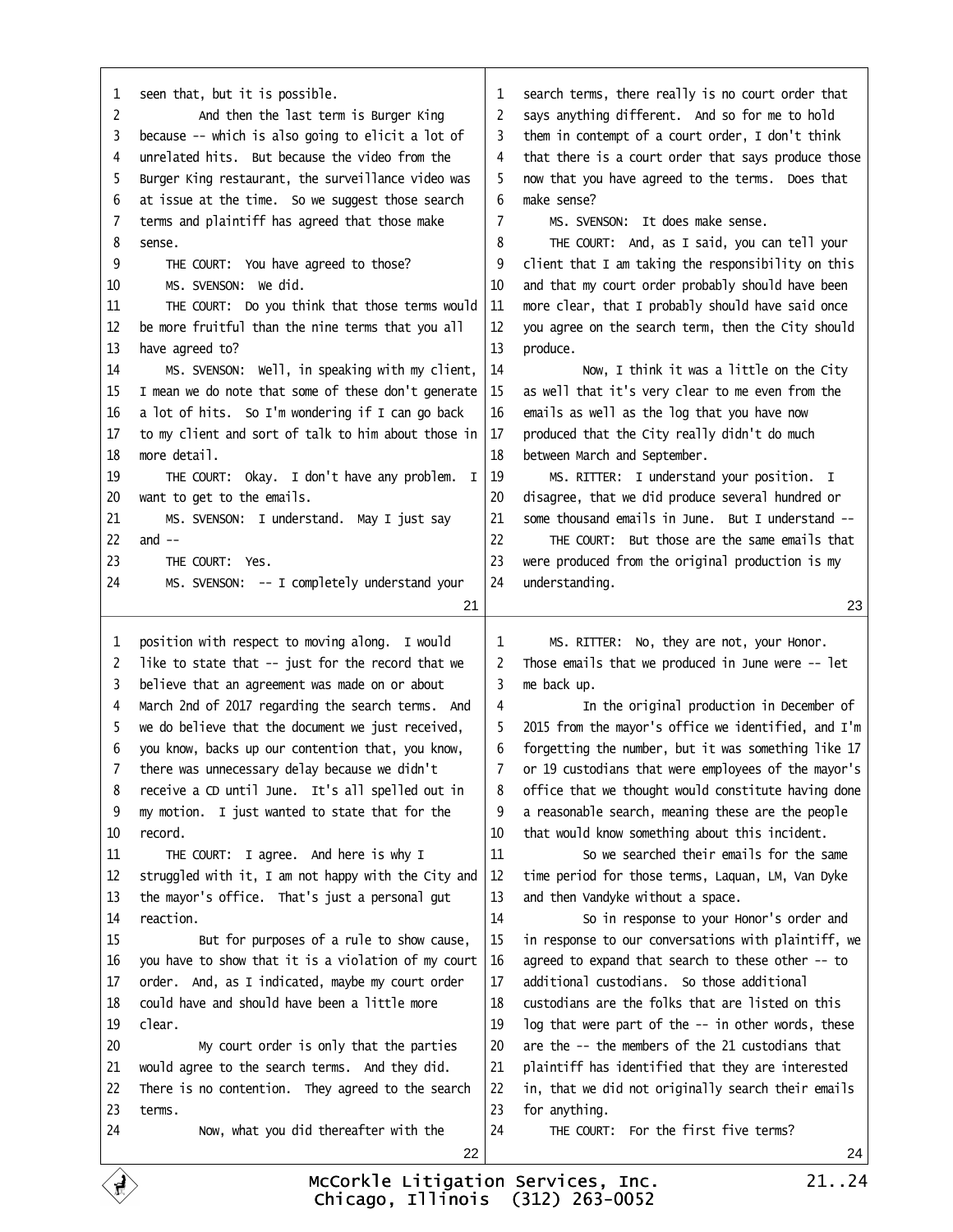<span id="page-6-0"></span>

| MS. RITTER: Correct.<br>1                                    |                                                          |    |
|--------------------------------------------------------------|----------------------------------------------------------|----|
|                                                              | 1 these search terms we'd like to pursue. Some do        |    |
| 2<br>THE COURT: All right. So the first production           | 2 have just a much lesser amount of hits.                |    |
| 3 prior to the lawsuit was for only five custodians          | 3<br>THE COURT: So for purposes of today's order I       |    |
| 4 and $-$                                                    | 4 think what it will reflect is that petitioner --       |    |
| MS. RITTER: I think it was like 17 custodians.<br>5          | plaintiff's second rule to show cause is going to<br>5   |    |
| THE COURT: Seventeen custodians --<br>6                      | be denied and that I feel that the court order was<br>6  |    |
| MS. RITTER: Yes.<br>7                                        | 7 that the parties were to agree to search terms.        |    |
| THE COURT: - and five search terms.<br>8                     | And that's what was done.<br>8                           |    |
| 9<br>What was produced in June was                           | 9<br>What they were to do with those agreed              |    |
| 10 21 custodians and 5 search terms.                         | search terms is really unclear, and there is no<br>10    |    |
| 11<br>MS. RITTER: Right. And, of course, we had              | court order that reflects what was to be done with<br>11 |    |
| 12 already produced -- so the 21 custodians minus the        | those search terms.<br>12                                |    |
| 13 7 -- I'm not so good at math in my head but minus         | 13<br>And the court is going to take ownership           |    |
| 14 the 17 I believe that we already produced yields          | of that. I probably should have been a little<br>14      |    |
| 15 5 new custodians essentially. So we --                    | clearer in my court order.<br>15                         |    |
| THE COURT: Got it.<br>16                                     | 16<br>MS. SVENSON: Should we put that in the order?      |    |
| MS. RITTER: - didn't doubly produce what we<br>17            | 17<br>THE COURT: You don't have to put it in the         |    |
| 18 had already produced in December of 2015. What we         | order, but it is on the record.<br>18                    |    |
| 19 produced in June instead was those 5 new custodians       | 19<br>MS. SVENSON: It is on the record.                  |    |
| 20 that hadn't been named in our initial search using        | 20<br>THE COURT: But for purposes of telling your        |    |
| those same four search terms that we initially ran.<br>21    | 21<br>client, I think -- I'm taking ownership of it.     |    |
| 22<br>THE COURT: Okay. So, Miss Svenson, it still            | 22<br>Secondly, the original terms that -- the           |    |
| 23 doesn't preclude you from eventually saying that          | nine terms that the parties had agreed on in<br>23       |    |
| 24 they failed to produce at the end of this case --         | 24 March of 2017 that plaintiff is now going to go       |    |
| 25                                                           |                                                          | 27 |
|                                                              |                                                          |    |
| MS. SVENSON: Okay.<br>1                                      | 1 look at what has now been produced today on those      |    |
| THE COURT: - if that's the situation.<br>2                   |                                                          |    |
|                                                              | 2 search terms and determine if they want to continue    |    |
| MS. RITTER: And one more piece that we are<br>3              | 3 to pursue those and which ones they do want to         |    |
| 4 doing since we last were here a week ago is -- oh,         | pursue, and, secondly, that the parties have now<br>4    |    |
| 5 well, we did touch on the fact that we have agreed         | 5 agreed on additional search terms, those being         |    |
| 6 to those additional search terms that I mentioned,         | Laquan spelled in different ways, McDonald spelled<br>6  |    |
| 7 Laquan with an E, McDonald, Burger King, and               | 7 in different ways, Burger King spelled different       |    |
| 8 Pulaski. We will produce those.                            | ways, and Pulaski and that the parties believe that<br>8 |    |
| I mean I am just going based on my<br>9                      | those search terms will reveal a much more fruitful<br>9 |    |
| experience with these sorts of terms and this<br>10          | yield of the emails that plaintiff is actually<br>10     |    |
| subject matter, I don't imagine that it is going to<br>11    | looking for in this FOIA request. That means that<br>11  |    |
| elicit more than a few thousand hits. And so<br>12.          | 12 you are going to produce them.                        |    |
| that $-$ it shouldn't be 100,000 hits based on my $-$<br>13. | 13<br>MS. RITTER: Yes, with the caveat that if it's      |    |
| THE COURT: So are we abandoning the 9?<br>14                 | something like 100,000 hits, we can revisit this<br>14   |    |
| 15<br>MS. RITTER: No. I am saying that's in                  | 15<br>issue.                                             |    |
| 16 addition to the 9. Those are what the City would          | 16<br>THE COURT: If it is more than 100,000 hits,        |    |
| submit when we are trying to work out something<br>17.       | then the parties will advise the Court.<br>17            |    |
| 18 that we think is reasonable, would be additional          | 18<br>MS. RITTER: Okay. Fair.                            |    |
| terms that might elicit more emails about this<br>19         | 19<br>THE COURT: Fair enough?                            |    |
| incident as opposed to about other completely<br>20          | 20<br>MS. SVENSON: Yes.                                  |    |
| unrelated incidents.<br>21                                   | 21<br>THE COURT: That way my new court order is          |    |
| 22<br>MS. SVENSON: Right. We'd like to go back to            | 22<br>clear.                                             |    |
| 23 my client and, you know, based on what we received        | 23<br>MS. RITTER: Let me -- on the grounds of being      |    |
| 24 today figure out which of those -- which among<br>26      | clear, your Honor just mentioned McDonald spelled<br>24  | 28 |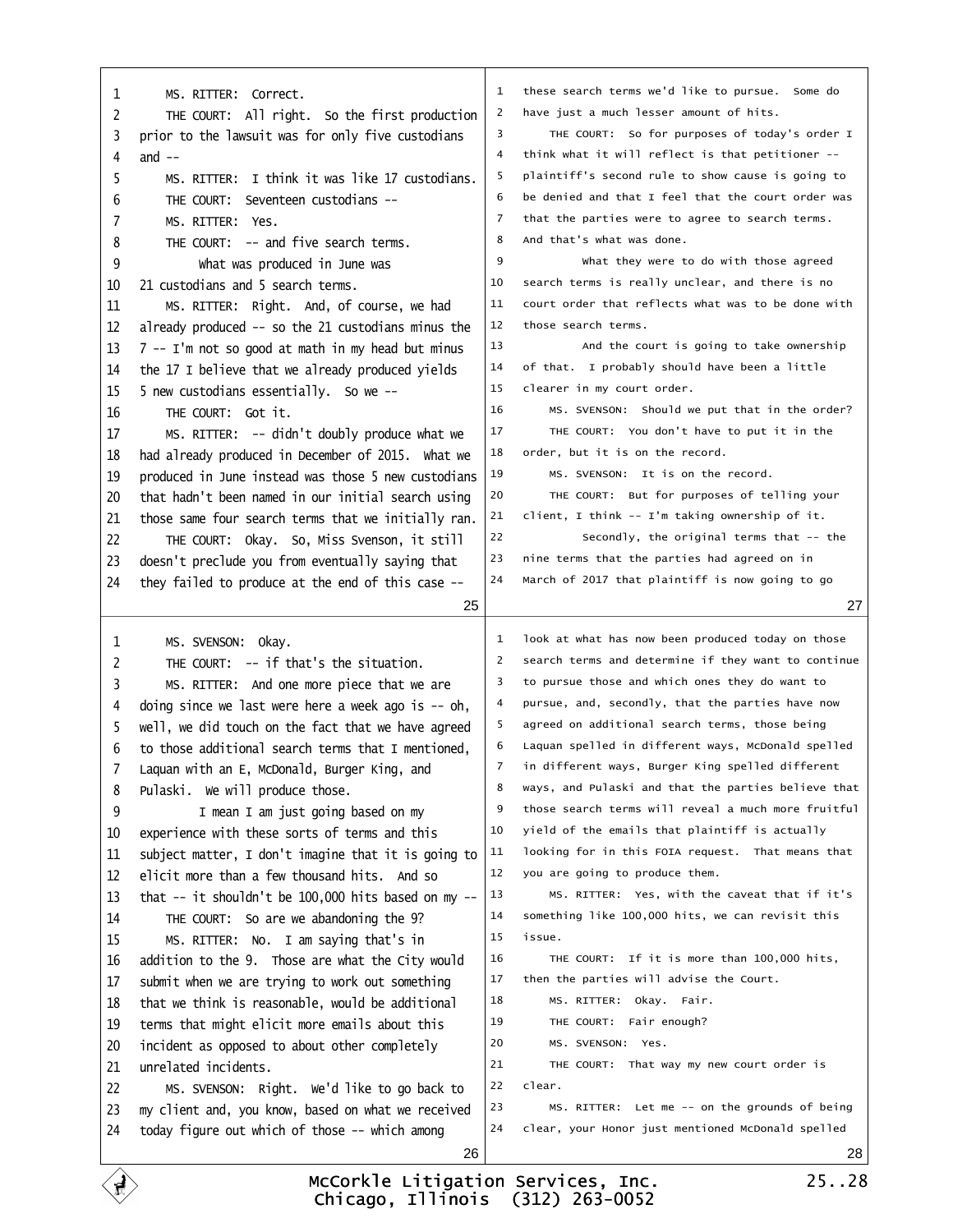|         | 1 different ways. Do you have a suggestion as to how    | 1              | MS. SVENSON: I don't think so. I think we are         |    |
|---------|---------------------------------------------------------|----------------|-------------------------------------------------------|----|
|         | 2 we should spell --                                    |                | 2 good.                                               |    |
| 3       | THE COURT: I have no idea. You are saying               | 3              | THE COURT: Okay.                                      |    |
|         | 4 that you have done --                                 | 4              | MS. RITTER: Is there a date --                        |    |
| 5       | MS. RITTER: No, we actually never searched for          | 5              | THE COURT: When do you want to come back?             |    |
|         | 6 the word "McDonald" because our experience with the   | 6              | MS. SVENSON: Gosh, definitely after                   |    |
| 7       | emails, and this pertains to many different             |                | 7 Thanksgiving.                                       |    |
| 8       | searches that we did, nobody -- people weren't          | 8              | THE COURT: I am on trial in December.                 |    |
| 9       | referring to the issue as the McDonald issue. They      | 9              | MS. SVENSON: Okay.                                    |    |
| 10      | were referring to it either as the Laquan McDonald      | 10             | THE COURT: So it is going to be a little              |    |
| 11      | incident or simply the Laquan incident.                 |                | 11 hectic in here.                                    |    |
| 12      | So I have done for the purposes of other                | 12             | MS. SVENSON: Sure. The whole month you are on         |    |
| 13      | situations with other clients with the police           |                | 13 trial?                                             |    |
| 14      | department a search for the word "McDonald" now to      | 14             | THE COURT: The first two weeks, yes.                  |    |
| 15      | add to our initial search. And we have found that       | 15             | MS. RITTER: I can make myself or my colleague         |    |
| 16      | while it elicits thousands of hits, literally none      |                | 16 available any time.                                |    |
| 17      | of them are related to this incident that didn't        | 17             | MS. SVENSON: I leave to visit my parents on           |    |
| 18      | already have the word "Laquan" in the email meaning     | 18             | December 19th. I mean I could come on the 18th.       |    |
| 19      | we already produced it.                                 | 19             | THE COURT: 18th is fine.                              |    |
| 20      | I'm happy to do it again with these                     | 20             | MS. RITTER: That's fine for me.                       |    |
| 21      | custodians with the mayor's office. I just want to      | 21             | THE COURT: And that's for status on --                |    |
| 22      | make it clear, we never did search for the word         | 22             | MS. SVENSON: Status.                                  |    |
| 23      | "McDonald" based on our educated reason to think        | 23             | THE COURT: -- what we have done today.                |    |
|         | 24 that it wouldn't elicit reasonable hits --           | 24             | MS. RITTER: At 9:30?                                  |    |
|         |                                                         |                |                                                       |    |
|         | 29                                                      |                |                                                       | 31 |
|         |                                                         |                |                                                       |    |
|         | 1 reasonable results.                                   | $\mathbf{1}$   | THE COURT: Yes.                                       |    |
| 2       | THE COURT: Do you have a preference,                    | $\overline{2}$ | MS. SVENSON: Great.                                   |    |
|         | 3 Miss Svenson?                                         | 3              | THE COURT: Okay. Thanks all.                          |    |
| 4       | MS. SVENSON: Well, I'm thinking out loud. I             | 4              | MS. SVENSON: Thanks, Judge.                           |    |
| 5       | think some people spell it M-A-C as opposed to M-C.     | 5              | THE COURT: Actually let's do it at                    |    |
|         | 6 I mean that would be --                               |                | 6 10:00 o'clock. That way we don't have to hold up    |    |
| 7       | THE COURT: That's reasonable.                           |                | 7 the 9:30 call because I know that you all are going |    |
| 8       | MS. SVENSON: Right.                                     |                | 8 to want to talk.                                    |    |
| 9<br>10 | MS. RITTER: Sure.                                       | 9<br>10        | (Whereupon, further<br>proceedings in said cause      |    |
| 11      | MS. SVENSON: And just leave it that.<br>THE COURT: Yes. | 11             | were adjourned to                                     |    |
| 12      | MS. RITTER: And then your Honor also mentioned          | 12             | December 18, 2017, at the hour                        |    |
| 13      | different spellings of the phrase "Burger King." I      | 13             | of 10:00 a.m.)                                        |    |
| 14      | suppose we can make it one word if that's what you      | 14             |                                                       |    |
|         | 15 are --                                               | 15             |                                                       |    |
| 16      | THE COURT: I'm assuming it is Burger and then           | 16             |                                                       |    |
| 17      | capital K, Burger King, small K, Burger and then        | 17             |                                                       |    |
| 18      | King, two separate words, that type of thing is         | 18             |                                                       |    |
| 19      | what I am referring to.                                 | 19             |                                                       |    |
| 20      | MS. RITTER: It is not case sensitive, but we            | 20             |                                                       |    |
| 21      | can run it as one word if --                            | 21             |                                                       |    |
| 22      | THE COURT: Right.                                       | 22             |                                                       |    |
| 23      | MS. SVENSON: Okay.                                      | 23             |                                                       |    |
| 24      | THE COURT: Did I miss anything?                         | 24             |                                                       |    |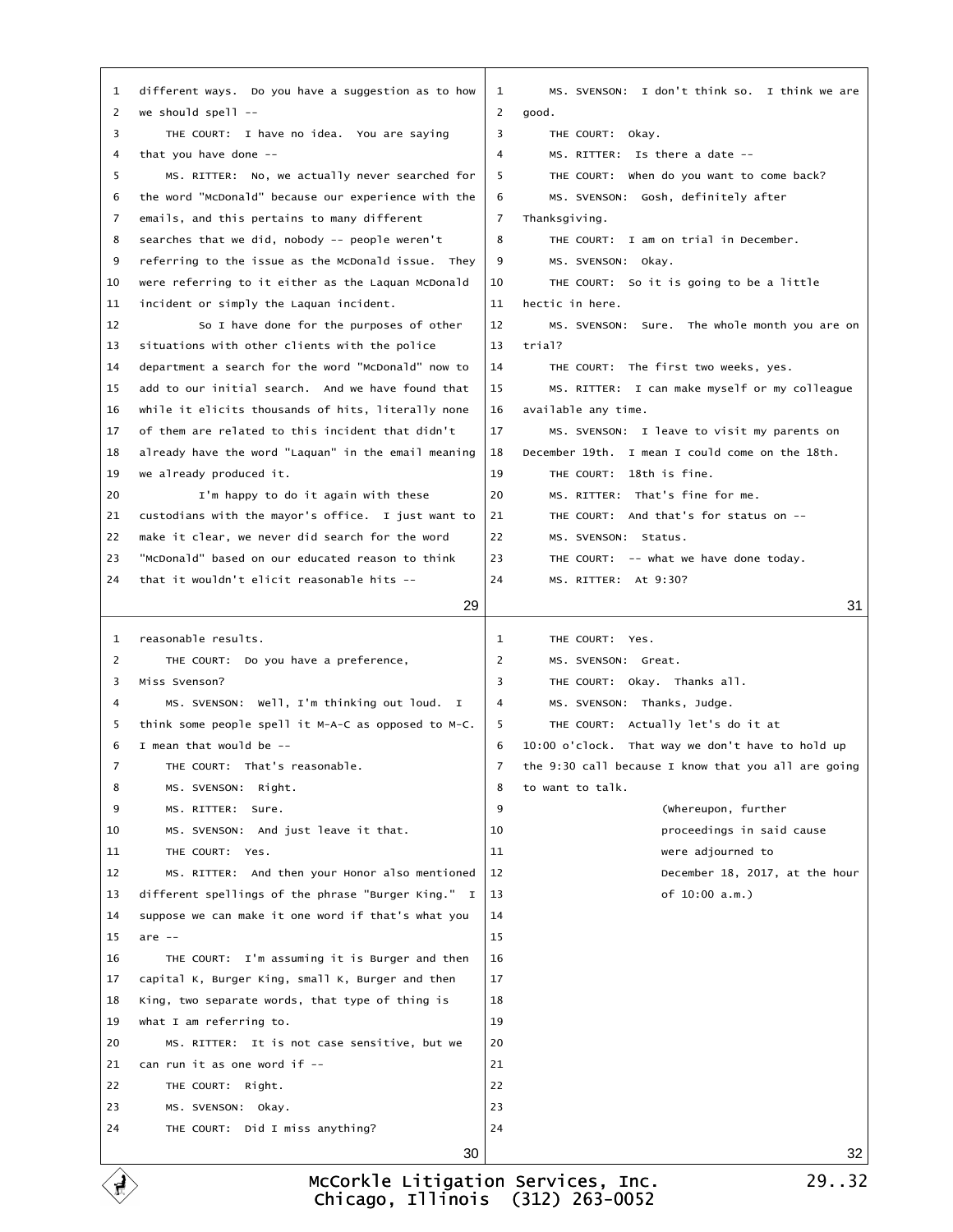|                | 1 STATE OF ILLINOIS )                                |
|----------------|------------------------------------------------------|
| $\overline{2}$ | ) SS:                                                |
|                | 3 COUNTY OF COOK )                                   |
| 4              | Patricia L. Wangler, as an Officer of the            |
|                | 5 Court, says that she is a shorthand reporter doing |
| 6              | business in the State of Illinois, that she          |
|                | 7 reported in shorthand the proceedings of said      |
|                | 8 hearing, and that the foregoing is a true and      |
| 9              | correct transcript of her shorthand notes so taken   |
| 10             | as aforesaid, and contains the proceedings given at  |
|                | said hearing.                                        |
| 11<br>12       | IN TESTIMONY WHEREOF: I have hereunto set            |
|                |                                                      |
| 13             | my verified digital signature this                   |
| 14             | 16th day of November, 2017.                          |
| 15             |                                                      |
| 16             |                                                      |
| 17             |                                                      |
| 18             | Patricia L. Wangler, CSR                             |
| 19             | Lic. No. 084-002417                                  |
| 20             |                                                      |
| 21             |                                                      |
| 22             |                                                      |
| 23             |                                                      |
| 24             |                                                      |
|                | 33                                                   |
|                |                                                      |
|                |                                                      |
|                |                                                      |
|                |                                                      |
|                |                                                      |
|                |                                                      |
|                |                                                      |
|                |                                                      |
|                |                                                      |
|                |                                                      |
|                |                                                      |
|                |                                                      |
|                |                                                      |
|                |                                                      |
|                |                                                      |
|                |                                                      |
|                |                                                      |
|                |                                                      |
|                |                                                      |
|                |                                                      |
|                |                                                      |
|                |                                                      |
|                |                                                      |
|                |                                                      |
|                |                                                      |
|                |                                                      |
|                |                                                      |
|                | $McCanV1 \circ L1 + i(2) + i(2)$                     |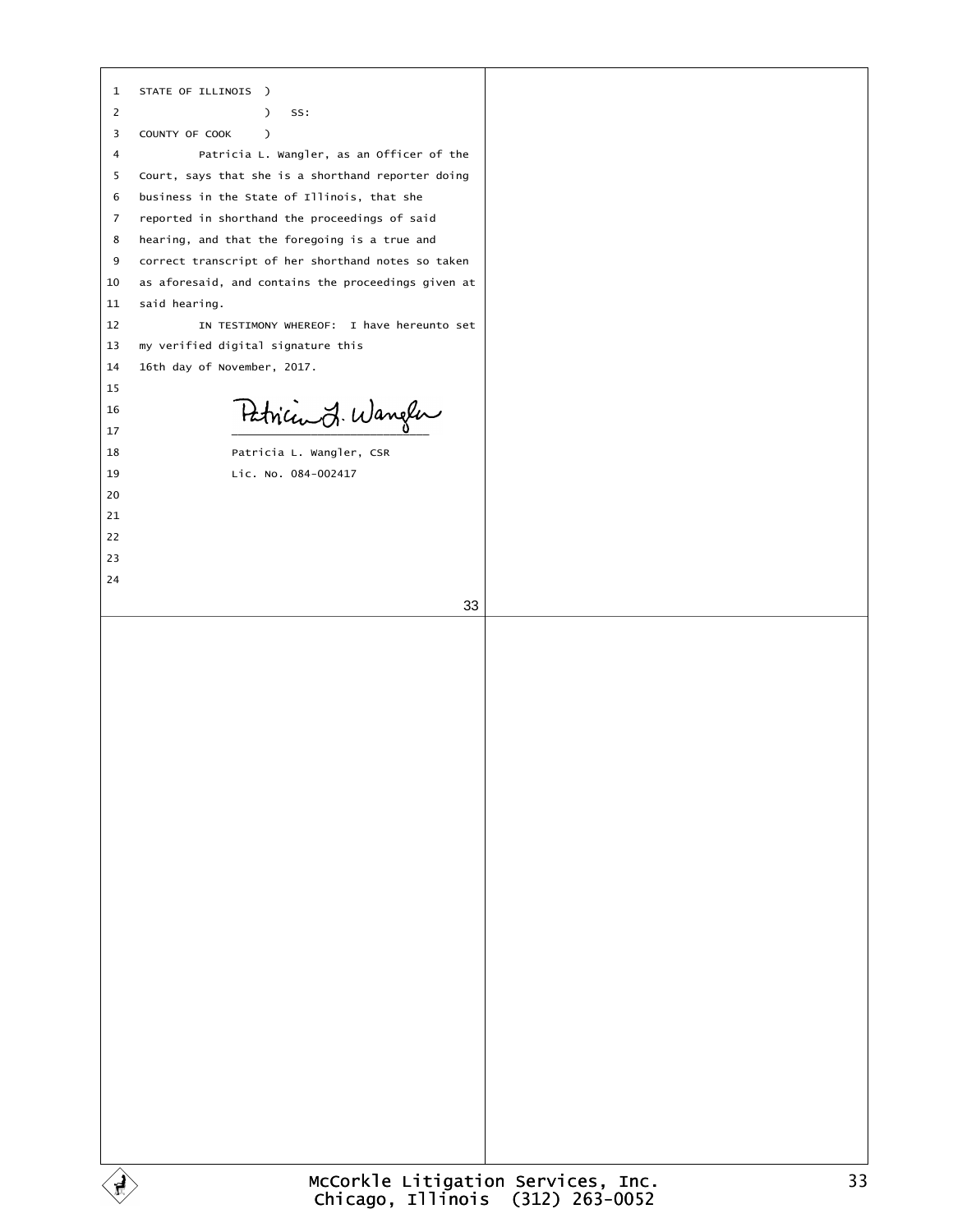1  $\mathbf{1}$ 12:20,23 13:11 8th 100,000 4:16,20 26:13  $12th$  $12.22$ 17 9 24:6 25:5,14 19  $24.7$ 19,557  $15:12$  $\overline{\mathbf{z}}$  $\overline{2}$ 12:20,23 16:3 2.000  $15.2319.1$ 2,136  $15:10$ 20 19:18 2015 24:5 25:18 2016  $9:8$ 2017 4:11 5:14 6:13 9:15 10:19.23 12:22 22:4  $21$ 4:1,12 16:4,6 24:20 25:10.12  $21st$  $6:13$ 28th  $4:11$ 2nd  $22:4$ 3  $\overline{\mathbf{3}}$ 12:20,23 3,000 16:3 3,700 15:24 399.000  $4:15$ 3rd 6:187:4  $\overline{4}$ 400,000  $4:20$  $\overline{5}$ 5 25:10,15,19 5.000 18:23  $6\phantom{a}$ 60,000  $16:5$  $\overline{7}$ 7  $25:13$ bit 7,000 16:1 17:8,10 18:5,

10,13,18,23 bottom 12:22 13:10 breakdown 8  $10.23$ **briefer**  $19.11$  $9:11$ bring  $11:14$ 9 bringing  $11.13$ broad  $26:14.16$ 16:8 broader A  $14:12$ **Burger** abandoning 21:2,5 26:7  $26.14$ business actual  $4:9$ 14:23 **Adam**  $13:11$  17:5 addition  $call$ 26:16  $7:18$ additional cam 20:11 24:17 26:6,18 19:17 adjudicate capture  $7.21$  $14:16$ affidavit card 12:17,19 13:15 15:1,  $13.221448$ case afraid  $5.1668$  $20.2225.24$ cases agree  $7:18$ 11:2 16:20 19:5 caveat 22:11,21 23:12 agreed  $17.15$  $CD$ 5:6.8 20:8 21:7.9.13  $22:8$ 22:22 23:5 24:16 chance  $26:5$ agreement  $9.1$ 9:18 11:4,6 22:3 character  $14:4,8$ ahead  $3:156:610:7$ check Amber  $20.20$ **Christine**  $3.68.19$ amount  $3:10.8:17$  $12.2$ City approximately  $4.16$ clarify assume  $6:10$  19:14  $17.9184$ **Clark** asterisk 13:24 14:1 12:16 Clark's attached  $13.15$  $12.2023$ attachment clear 13:15 attachments  $23:11.15$  $13:7$ client attention 11:13,14 26:23 average **Collins**  $16:2$  $16.1176$ Collins' R column back  $4:13$ 3:17 4:22 6:18 7:18 combination 11:20 21:16 24:3  $12.11$  $26:22$ backs 10:24 11:19  $22 - 6$ completely based  $21.24.26.20$ 9:18 26:9,13,23 concern began  $10.22$  $5.2$ conduct behalf  $4:6$ 3:7,9,10 8:18 confer  $9.16$ 4:15 13:2 16:15  $17.16$ 

 $11$ 

conservative  $16:3$ constitute  $24.8$ contained  $7.10$ contempt 23:3 contention  $22.622$ context 16:12 19:12 continue 10:11 continued  $3:12$ conversation 5:12.24 conversations  $24:15$ copy  $6:8$ corporation  $3:9$ correct  $5:4 10:6 12:9,11,12$ 14:7 17:23 18:1 19:10 25:1 corrected 15:10 correctly  $12:4$ counsel 3:9 5:10,17,18 6:10 10:8 12:13 15:15,17  $20:2$ count 13:5 14:20.23 15:9 counts  $15.16$ couple  $3:13$ court 3:3,4,12,15,18,19.24 4:22 5:5 6:3.6.12 7:5.8.13.15.17.23 8:1,4,8,14,15,20,23 3:7 15:6 17:11 22:12 9:1,4,9,10,19 10:7, 23:12,14,17 26:16 14, 17, 24 11: 11 12: 6, 10 13:6, 13, 17, 21, 24 14:6,22 15:16 16:14, 17 17:1,5,8,22,24 18:2,9,21 19:1,5,8, 18,20,22 20:14 21:9, 11, 19, 23 22: 11, 16, 17.20.23:1.3.4.8.10 9:4 11:11 12:15 22 24:24 25:2,6,8, 13:14 16:14 22:19 16.22 26:2.14 court's  $9:7$ 10:10 21:14,17 23:9 courtroom  $7.21$ custodian 4:1,13 16:3 custodians 13:11 17:10,19 4:12 6:20,23 12:8,24 13:1 15:5 16:4,6 24:7,17,18,20 25:3, 5,6,10,12,15,19 communication  $\overline{D}$ dash 19:17 date  $4:109:51019$ dated  $12:21$ day 6.14 15 16 19:22

 $\mathbf c$ 

days  $20:23$ **December**  $24.425.18$ deemed  $19.12$ defendant  $8:19$ defendants  $3.9$ delay  $22:7$ department 4:5 5:2 9:13 10:2  $18.13$ describe  $13.18$ detail 4:23 21:18 diligent  $11.15$ disagree  $23:20$ disclosed  $9:19$ discuss 19:24 discussed 5:10,20 6:9 9:4,14, 21, 22, 23 13: 23 discussing  $Q·5$ distressed  $13:8$ document 8:22 22:5 documentation  $9.1210A$ documents double-check  $19.16$ doubly  $25:17$ **Dyke** 7:1 17:20 18:16 20:7  $24:12$ E earlier  $6.22$ early  $7.24$ **Ehrlich's**  $7.21$ elicit 16:9 20:17 21:3 26:12.19 email 13:2 17:12 emails  $4:7,18,205:9,166:1,$ 9.20 7:4 9:23 11:4, 16,22 12:6 13:12 15:23 24 16:1 3.5 17:10.19 18:5.11 20:5 21:20 23:16,21, 22 24:2,11,22 26:19 employed  $15:6$ employees  $24:7$ end 20:8 25:24 entry<br> $4:4,10$ error 11:10 14:18

essentially  $25:15$ estimate  $16.4$ eventually  $25.23$ exact  $5:13$ exception  $19.9$ exchanged  $6:1$ exclamation  $5:22$ exemptions  $17:14$ **Exhibit** 12:23 13:11 **Exhibits**  $12:20$ expand 24:16 experience 20:17 26:10 explain  $3.187.1015.3$ explains  $10:18$ expressed 4:2.16 16:16 17:17 extent  $18.3$ extra  $6:24$ extraordinarily  $14.21$ extraordinary  $12:1$ extrapolate  $16:5$ F fact  $26.5$ failed 14:9 25:24 fault  $11:13$ February 4:11 5:9,13 6:1 figure 13:22 26:24 file  $7.3$ filed 10:20 13:16 filings  $20:14$ **FOIA** 16:10 19:3,15 folks 6:22 7:2,16,18 20:9 24:18 forgettina  $24.6$ forward  $7:11$ front 13:13 fruitful 16:18,21 20:5 21:12 full  $11:21$ G gave  $7:2.4$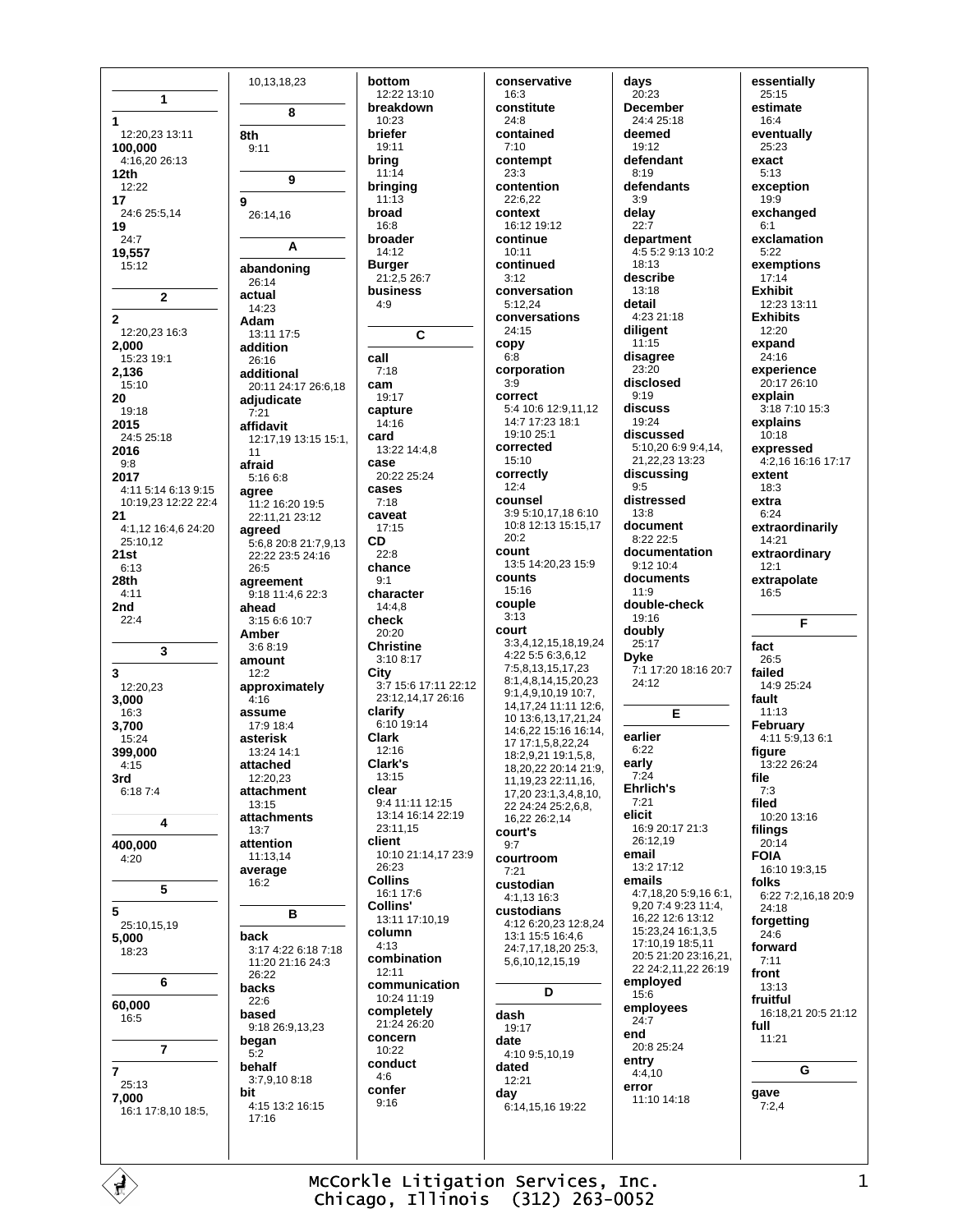qenerate  $21:15$ give  $3.1963$ good 3:4,5,6 25:13 greater  $4:23$ gut  $22.13$  $H$ half 18:19 hallway  $10:9$ hand  $11.16$   $13.12$ handle  $7:17$ happened  $14:10$ happy 10:11 22:12 head  $25:13$ hearing  $9:11$  11:21 12:3 held  $3.28.13$ helpful  $7:12.13$ high  $15.223$ hit 13:5 14:20,23 15:9, 16 hits  $4.1711.712.2$ 15:10,12 16:9,11,18, 22 17:9 18:17 21:4  $16.26 \cdot 12.13$ hold  $23:2$ Honor  $3:17.236:77:20$  $17.1624.1$ Honor's 20:1 24:14 huge  $4:19$ hundred  $23.20$ hypothetically 18:6,12 I. identified 24:5.21 identify  $8.15$ imagine  $26:11$ incident 19:13 20:6.24 24:10  $26:20$ incidents 26:21 includes 4:17 14:2 incorrectly  $20:12$ individual 16:17 17:12 individuals  $6:21$ information 19:16

initial 14:11 25:20 initially  $25.21$ interested 16:24 24:21 involved  $17:3$ issue  $21.6$ issues  $3:13$ items 4:14,21 20:18  $\mathbf{I}$ Judge  $3.67.21$ **Judicial**  $9:6$ June 22:8 23:21 24:2  $25.919$ K kind  $11:3$ King 21:2,5 26:7  $\mathsf{L}$ L-E 20:12 Laguan 6:24 17:19 18:5.8.15 19:2.17 20:6.11 24:12 26:7 larger  $4:15$ late  $14.19$ lawsuit -<br>25:3 left 8:10 19:1 lien  $7.21$ Lisa  $15:5$ listed  $24.18$ **LM** 6:24 17:20 18:16 20:7 24:12 loa 4:5.8 6:17 23:16  $24.19$ lot 10:18 20:17 21:3,16 lower 15:1,8,21 18:18 M made  $10.113.9223$ maintain  $4.9$ maintains  $4:5$ make  $9:3$  12:15 13:14 16:14 20:13 21:7  $23.67$ making  $5:2$  17:15

manpower 17:2 18:22 March 6:13.18 7:4 9:15.23 10:19.23 22:4 23:18 materials  $3:20$ math  $25.13$ matter  $26.11$ mayor's 9:9 10:1 11:17 17:11 22:13 24:5,7 mayoral  $4:1$ Medonald 18:8 19:2.17 20:16  $26.7$ Mcdonald's  $20:18$ meaning 24:9 means 13:23 14:1 meet  $8.21$ **Melissa** 12:16 13:15 members 24:20 mentioned  $14.21266$ merits 11:23 minus 25:12.13 minute  $6:4$ morning  $3:4,5,6$  7:7 motion  $7.20112.17229$ moving  $22.1$  $\mathbf{N}$ named  $25:20$ narrowing  $15.19$ nonresponsive  $19:3$ normal  $4.9$ note  $21.15$ November  $9:11$ number  $4:14.16.1916:11$  $18.17246$ numbers 14:24 15:7.20  $\Omega$ October 12:22 19:18 office  $9:10:10:1:11:17$ 17:11 22:13 24:5.8 onerous  $17:16$ open  $3.28.13$ opportunity 7:8 8:21

opposed 4:17 26:20 order 9.7 11.1 11 20.1 22:17.20 23:1.3.4.10  $24.14$ ordered 11:1 13:6 15:16  $18.12$ original 13:8 23:23 24:4 originally  $16:1624.22$ overbroad  $14.12$ P packet 3:20.22 part 20:1 24:19 parties 9:15,16 11:1 22:20 parties'  $11:12$ pending  $9:6$ people 3:24 20:13,22 24:9 period  $15.724.12$ person  $12:15$ personal  $22.13$ personally  $6:19$ pertains  $19.12$ petition  $4.2412.18$ petitioner 10:21 13:16 **Phillip**  $3:8$ piece 26:3 places 16:24 plaintiff 3:11 4:2 8:18 11:14 14:12 16:23 21:7  $24.1521$ plaintiff's  $4.24$ point  $5.22$ portion  $12.3$ position 16:7 22:1 23:19 preclude  $25.23$ previously  $13:16$ printed  $12:20$ printout 4:7.8 7:6 15:11 prior 12:14 25:3 problem  $21.19$ proceeding  $8:11$ proceedings  $3:28:13$ produce 9:11 11:8,23 12:1,7

18:12 23:4.13.20 25:17,24 26:8 produced 6:15 7:3 10:4 18 17:18 18:15.17.23  $23:17.23$  24:2 25:9. 12 14 18 19 production 23:23 24:4 25:2 provide  $13:5$ provided 8.22 14.22 15:15 Pulaski 20:21.24 26:8 pull 5:9 18:14 pulling  $5:11$ purposes  $22.15$ put  $10.24$ Ω  $Q - I J - A - N$  $20.12$ qualifier  $14:13$ auerv 13:12.19 question  $15:7$ **auestions**  $17.1$  $\mathsf{R}$  $R-E-L-E-A-S$  $13.22$ ran  $25:21$ reaction  $22.14$ read  $14:4$ reading  $12:3$ ready  $18:11$ realize 13:9 realized  $13:4$ realizing 14:18 reasonable 16:11,13 24:9 26:18 recall  $5:122324$ receive  $22:8$ received 4:11 22:5 26:23 recess  $7.1689$ record 8:16 9:3 12:15 13:18 22:2,10 recording 14:5,10,14,17 19:17 redaction 19:9 redactions  $17:13$ refer  $20:22$ reflect  $13.7$ 

reflects 4:11 13:11 15:9 relate  $19.2$ relates  $5:19:710:1$ releas 13:22 release 5:21 14:2,3,4,7,15,  $16.18 - 7$ released  $14.2$ releases  $14.2$ reporter  $7.17$ request 5:2,14 10:2 14:20 16:17 17:9 19:3,15 requested  $19.16$ requester  $17:24$ requires  $16.10$ respect 10:12 19:17 22:1 response 4:24 12:18 13:16 24:14,15 responsibility  $23.9$ restaurant 20:18 21:5 result  $5:146:2$ results 7:3 10:13 20:10 reveal  $9.20$ review  $19.11$ **Ritter** 3:6,14,15,16 5:4,7 6:5,7,14 7:9,14 8:19, 21 10:5,6,8,17 11:18 12:5,9,12 14:1 16:20 17:2,4,7,15,23 18:1, 3,10,24 19:4,10,24 23:19 24:1 25:1,5,7, 11,17 26:3,15 **Rowntree**  $15.24$ rule 4:24 9:6 10:20 12:19  $13.1722.15$ run 5:14 6:2 9:13 10:2. 10 11:6.7.8 13:4.5 running 14:19 runs  $12:16$ S S-A-N-T-E-L-L  $3.8$ said/she  $11:22$ **Santell**  $3:88:10$ scale  $19.11$ **Schrader** 15:5,23 screenshot  $4.712.21$ 

McCorkle Litigation Services, Inc. Chicago, Illinois (312) 263-0052